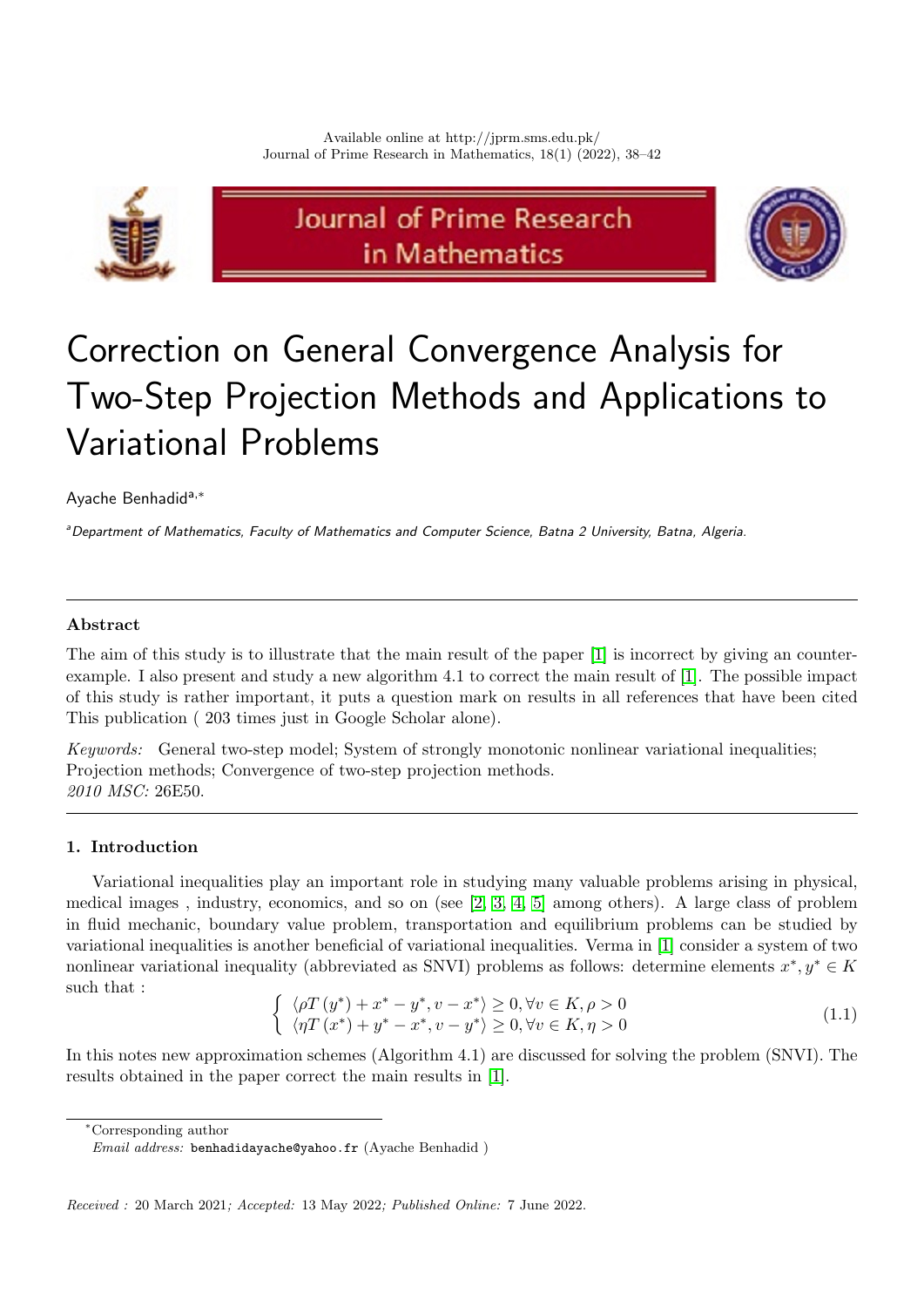#### 2. Preliminaries

Throughout this paper we assume that  $H$  is a real Hilbert space whose inner product and norm are denoted by  $\langle .,.\rangle$  and  $\|.\|$  respectively. We recall:

**Definition 2.1.** A mapping  $T : H \to H$  is called  $\lambda$ -Lipschitz continous if there exists a constant  $\lambda > 0$ , such that :

$$
\forall x, y \in H: \|T(x) - T(y)\| \le \lambda \|x - y\|.
$$

**Definition 2.2.** A mapping  $T : H \to H$  is called r-strongly monotonic if there exists a constant  $r > 0$ , such that :

$$
\forall x, y \in H: \|T(x) - T(y)\| \ge r \|x - y\|^2.
$$

<span id="page-1-0"></span>**Proposition 2.3.** Let K be a closed convex set in H, for given an element  $z \in H$ ,  $x \in K$  satisfies the inequality

$$
\langle x-z, y-x \rangle \ge 0, \forall y \in K
$$

if and only if

$$
x=P_{K}\left(z\right)
$$

where  $P_K$  is a projection of H into K.

It is known that  $P_K$  is a nonexpansive mapping, i.e.

$$
||P_K(x) - P_K(y)|| \le ||x - y||, \forall x, y \in H.
$$

Using Proposition [2.3,](#page-1-0) we can easily show that, finding the solution  $(x^*, y^*) \in K \times K$  of [\(1.1\)](#page-0-0) is equivalent to finding  $(x^*, y^*) \in K \times K$  such that

$$
\begin{cases}\nx^* = (1 - \alpha_n)x^* + \alpha_n P_K \left[ y^* - \rho T \left( y^* \right) \right] \\
y^* = P_K \left[ x^* - \eta T \left( x^* \right) \right]\n\end{cases}
$$

where  $\alpha_n \in [0,1]$  for all  $n \geq 0$ .

In the following section, we show that the results of Verma in [\[1\]](#page-4-0) are incorrect.

#### 3. About Verma's Paper

Verma used the following iterative algorithm for solving the problem (SNVI) [Algorithm 3.1 in [\[1\]](#page-4-0) ]. **Algorithm 3.1**. For arbitrary chosen initial points  $x_0, y_0 \in K$ , compute the sequences  $\{x_n\}$  and  $\{y_n\}$  using

$$
\begin{cases}\n x_{n+1} = (1 - \alpha_n) x_n + \alpha_n P_K \left[ y_n - \rho T \left( y_n \right) \right] \\
 y_n = (1 - \beta_n) x_n + \beta_n P_K \left[ x_n - \eta T \left( x_n \right) \right]\n\end{cases}
$$

where  $\alpha_n, \beta_n \in [0, 1]$  for all  $n \geq 0$ .

<span id="page-1-1"></span>**Theorem 3.1.** [Theorem 3.1 in  $\begin{bmatrix} 1 \end{bmatrix}$ ] Let H be a real Hilbert space and K a nonempty closed convex subset of H. Let  $T: K \to H$  be strongly r-monotonic and  $\mu$ -Lipschitz continous. Suppose that  $x^*, y^* \in K$  form a solution to the SNVI problem. If  $\Omega$ 

$$
\begin{cases} 0 < \rho < \frac{2r}{\mu^2} \\ 0 < \eta < \frac{2r}{\mu^2} \end{cases}
$$

and  $\alpha_n, \beta_n \in [0, 1], \sum_{n=1}^{\infty}$  $n=0$  $\alpha_n\beta_n = \infty$ , then for arbitrarily chosen initial points  $x_0, y_0 \in K$ ,  $x_n$  and  $y_n$  obtained from Algorithm 3.1 converge strongly to  $x^*$  and  $y^*$  respectively.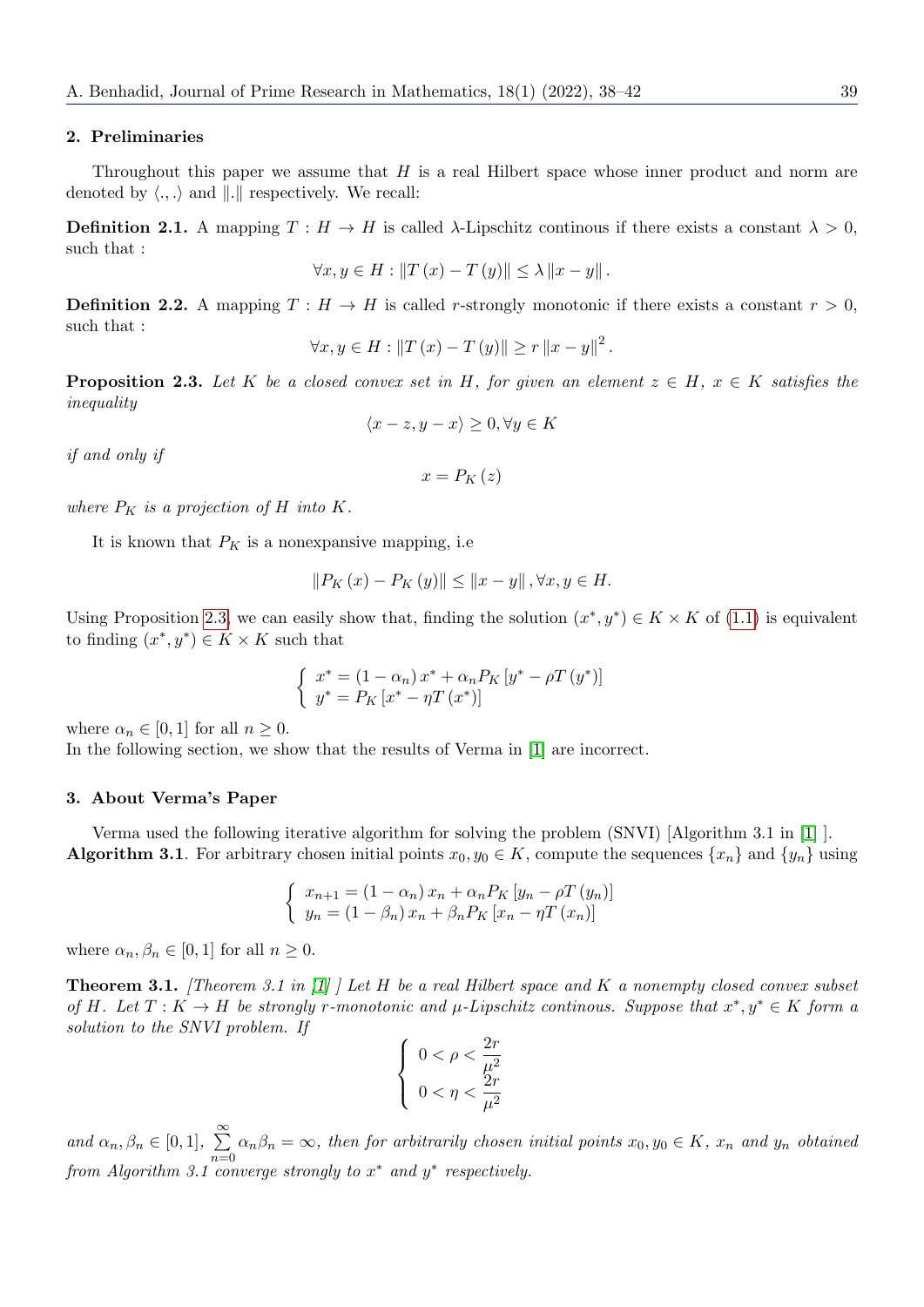#### Commentaries

The sequence  $y_n$  does not converge to  $y^*$  because: If we take:

$$
\left\{ \begin{array}{l} 0<\rho<\dfrac{2r}{\mu^2} \\ 0<\eta<\dfrac{2r}{\mu^2} \\ \alpha_n=\beta_n=\dfrac{1}{2} \end{array} \right.
$$

It is clear that  $\sum_{n=1}^{\infty}$  $n=0$  $\alpha_n\beta_n = \infty$ , and

$$
\begin{cases}\nx_{n+1} = \frac{1}{2}x_n + \frac{1}{2}P_K\left[y_n - \rho T\left(y_n\right)\right] \\
y_n = \frac{1}{2}x_n + \frac{1}{2}P_K\left[x_n - \eta T\left(x_n\right)\right]\n\end{cases}
$$

By using Theorem [\(3.1\)](#page-1-1), we obtian:

$$
\begin{cases}\nx^* = \frac{1}{2}x^* + \frac{1}{2}P_K\left[y^* - \rho T\left(y^*\right)\right] \\
y^* = \frac{1}{2}x^* + \frac{1}{2}P_K\left[x^* - \eta T\left(x^*\right)\right]\n\end{cases}
$$

Which is equivalent to,

$$
\left\{\begin{array}{l} x^*=P_K\left[y^*-\rho T\left(y^*\right)\right] \\ 2y^*-x^*=P_K\left[x^*-\eta T\left(x^*\right)\right] \end{array}\right.
$$

Using Proposition [\(2.3\)](#page-1-0), we arrive at

$$
\begin{cases} \langle \rho T\left(y^*\right)+x^*-y^*, v-x^*\rangle \geq 0, \forall v \in K, \\ \langle \eta T\left(x^*\right)+2y^*-2x^*, v-2y^*+x^*\rangle \geq 0, \forall v \in K. \end{cases}
$$

Which is not the same problem SNVI.

Remark 3.2. Let us consider the following text quoted from the proof of ( Theorem 3.1 in [\[1\]](#page-4-0) ): Similary, we have

$$
\|y_k - y^*\| = \| (1 - \beta_k) (x_k - x^*) + \beta_n P_K [x_k - \eta T(x_k)] - \beta_n P_K [x^* - \eta T(x^*)] \|
$$
  
\n
$$
\leq (1 - \beta_k) \|x_k - x^*\| + \beta_k \|[x_k - x^*] - \eta [T(x_k) - T(x^*)] \|
$$
  
\n
$$
\leq (1 - \beta_k) \|x_k - x^*\| + \beta_k [1 - 2\eta r + (\eta \mu)^2]^{\frac{1}{2}} \|x_k - x^*\|
$$
  
\n
$$
= (1 - \beta_k) \|x_k - x^*\| + \beta_k \sigma \|x_k - x^*\|,
$$

where  $\sigma = [1 - 2\eta r + (\eta \mu)^2]^{-\frac{1}{2}} < 1$ .

This remark implies that the mistake is not a typo.

### 4. Main result

Now we suggest and analyze the following iterative method for solving [\(1.1\)](#page-0-0). Algorithm 4.1. For arbitrary chosen initial points  $x_0 \in K$ , compute the sequences  $\{x_n\}$  and  $\{y_n\}$  using

$$
\begin{cases} x_{n+1} = (1 - \alpha_n) x_n + \alpha_n P_K \left[ y_n - \rho T \left( y_n \right) \right] \\ y_n = P_K \left[ x_n - \eta T \left( x_n \right) \right] \end{cases}
$$

where  $\alpha_n \in [0,1]$  for all  $n \geq 0$ .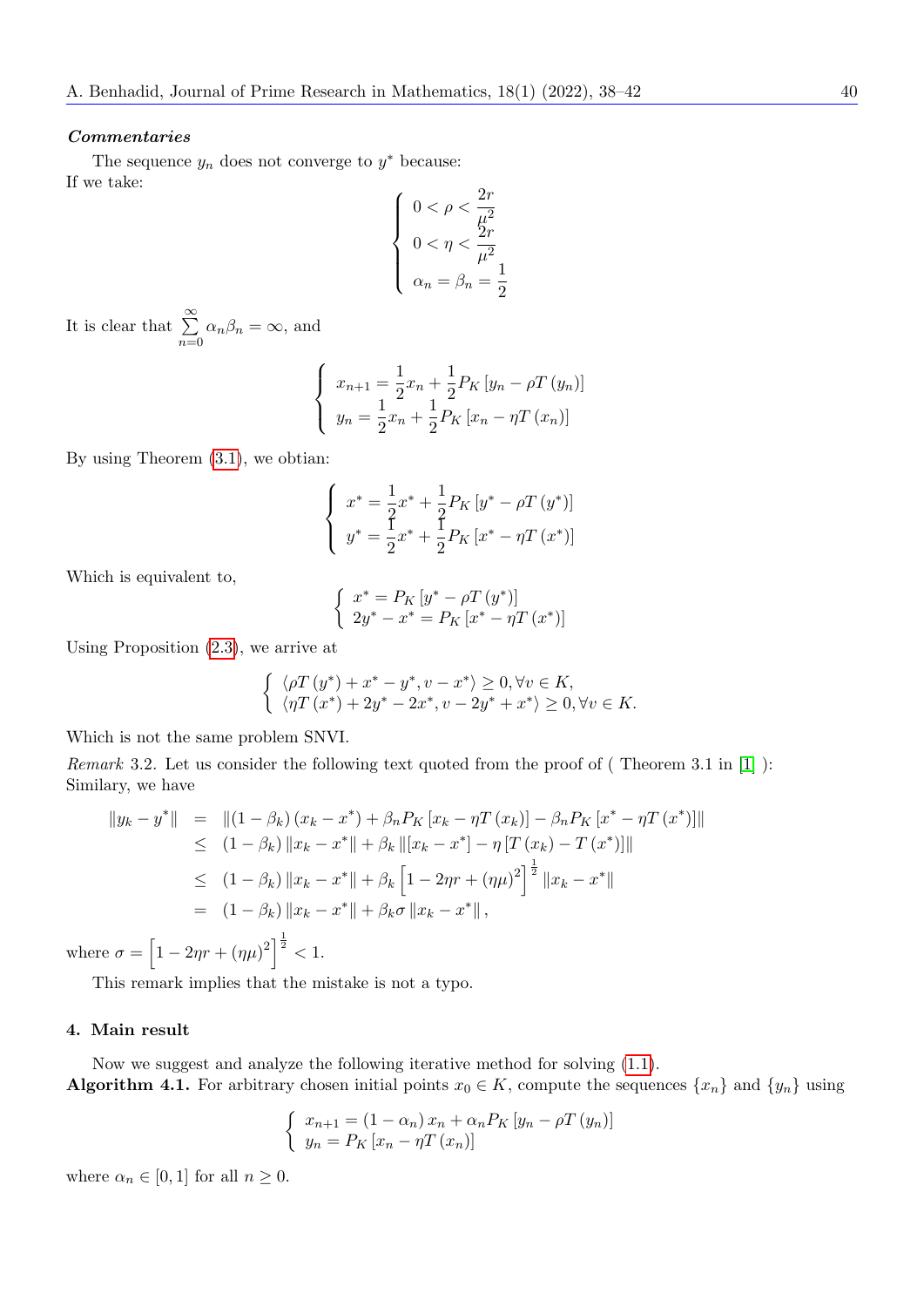**Theorem 4.1.** Let  $(x^*, y^*)$  be the solution of [\(1.1\)](#page-0-0). Suppose that  $T : H \to H$  be strongly r−monotonic and µ−Lipschitz continuous. If

<span id="page-3-0"></span>
$$
\begin{cases}\n0 < \rho < \frac{2r}{\mu^2} \\
0 < \eta < \frac{2r}{\mu^2}\n\end{cases}\n\tag{4.1}
$$

and  $\alpha_n \in [0,1], \sum_{n=1}^{\infty}$  $\sum_{n=0} \alpha_k = \infty$ , then for arbitrarily chosen initial points  $x_0 \in K$ ,  $x_n$  and  $y_n$  obtained from Algorithm 4.1 converge strongly to  $x^*$  and  $y^*$  respectively.

*Proof.* To prove the result, we need first to evaluate  $||x_{n+1} - x^*||$  for all  $n \ge 0$ .

$$
||x_{n+1} - x^*|| = ||(1 - \alpha_n)x_n + \alpha_n P_K [y_n - \rho T (y_n)] - (1 - \alpha_n)x^* + \alpha_n P_K [y^* - \rho T (y^*)]||
$$
  
\n
$$
\leq (1 - \alpha_n) ||x_n - x^*|| + \alpha_n ||P_K [y_n - \rho T (y_n)] - P_K [y^* - \rho T (y^*)]||
$$
  
\n
$$
\leq (1 - \alpha_n) ||x_n - x^*|| + \alpha_n ||[y_n - y^*] - \rho [T (y_n) - T (y^*)]||
$$

Since  $T$  is  $r$ −strongly monotonic, we have :

$$
||y_n - y^* - \rho [T (y_n) - T (y^*)]||^2 = ||y_n - y^*||^2 - 2\rho \langle T (y_n) - T (y^*) , y_n - y^* \rangle
$$
  
+  $\rho^2 ||T (y_n) - T (y^*)||^2$   

$$
\leq -2\rho [r ||y_n - y^*||^2] + ||y_n - y^*||^2 + \rho^2 ||T (y_n) - T (y^*)||^2
$$

Using the fact that  $T$  is Lipschitzian, we have:

<span id="page-3-1"></span> $\parallel$ 

$$
||y_n - y^* - \rho [T (y_n) - T (y^*)]||^2 \le [1 - 2\rho r + \rho^2 \mu^2] ||y_n - y^*||^2
$$

As a result, we have:

$$
x_{n+1} - x^* \parallel \le (1 - \alpha_n) \|x_n - x^*\| + \alpha_n \theta_1 \|y_n - y^*\|
$$
\n(4.2)

where  $\theta_1 = \left[1 - 2\rho r + \rho^2 \mu^2\right]^{\frac{1}{2}}$ Now we evaluate  $||y_n - y^*||$  for all  $n \geq 0$ .

$$
||y_n - y^*|| = ||P_K [x_n - \eta T (x_n)] - P_K [x^* - \eta T (x^*)]||
$$
  
\n
$$
\leq ||[x_n - x^*] - \eta [T (x_n) - T (x^*)]||
$$

Similary, Since T is  $r$ -strongly and  $\mu$ -Lipschitz continuous mapping, we obtain :

<span id="page-3-2"></span>
$$
||y_n - y^*|| \le \theta_2 ||x_n - x^*||. \tag{4.3}
$$

where  $\theta_2 = \left[1 - 2\eta r + \eta^2 \mu^2\right]^{\frac{1}{2}}$ 

From assumption [\(4.1\)](#page-3-0), it is clear that  $\theta_1 < 1$  and  $\theta_2 < 1$ . From [\(4.2\)](#page-3-1) and [\(4.3\)](#page-3-2) It follows that,

$$
||x_{n+1} - x^*|| \le (1 - \alpha_n) ||x_n - x^*|| + \alpha_n \theta_1 \theta_2 ||x_n - x^*||
$$

wich implies that:

$$
||x_{n+1} - x^*|| \le \prod_{k=0}^{k=n} (1 - (1 - \theta_1 \theta_2) \alpha_k) ||x_0 - x^*||
$$

Since  $0 < \theta_1 \theta_2 < 1$  and  $\sum_{n=1}^{\infty}$  $k=0$  $\alpha_k = \infty$  it implies in light of [\[6\]](#page-4-5) that

$$
\lim_{n \to +\infty} \prod_{k=0}^{k=n} ((1 - (1 - \theta_1 \theta_2) \alpha_k)) = 0
$$
 therefore  $x_n \to x^*$  and  $y_n \to y^*$ .